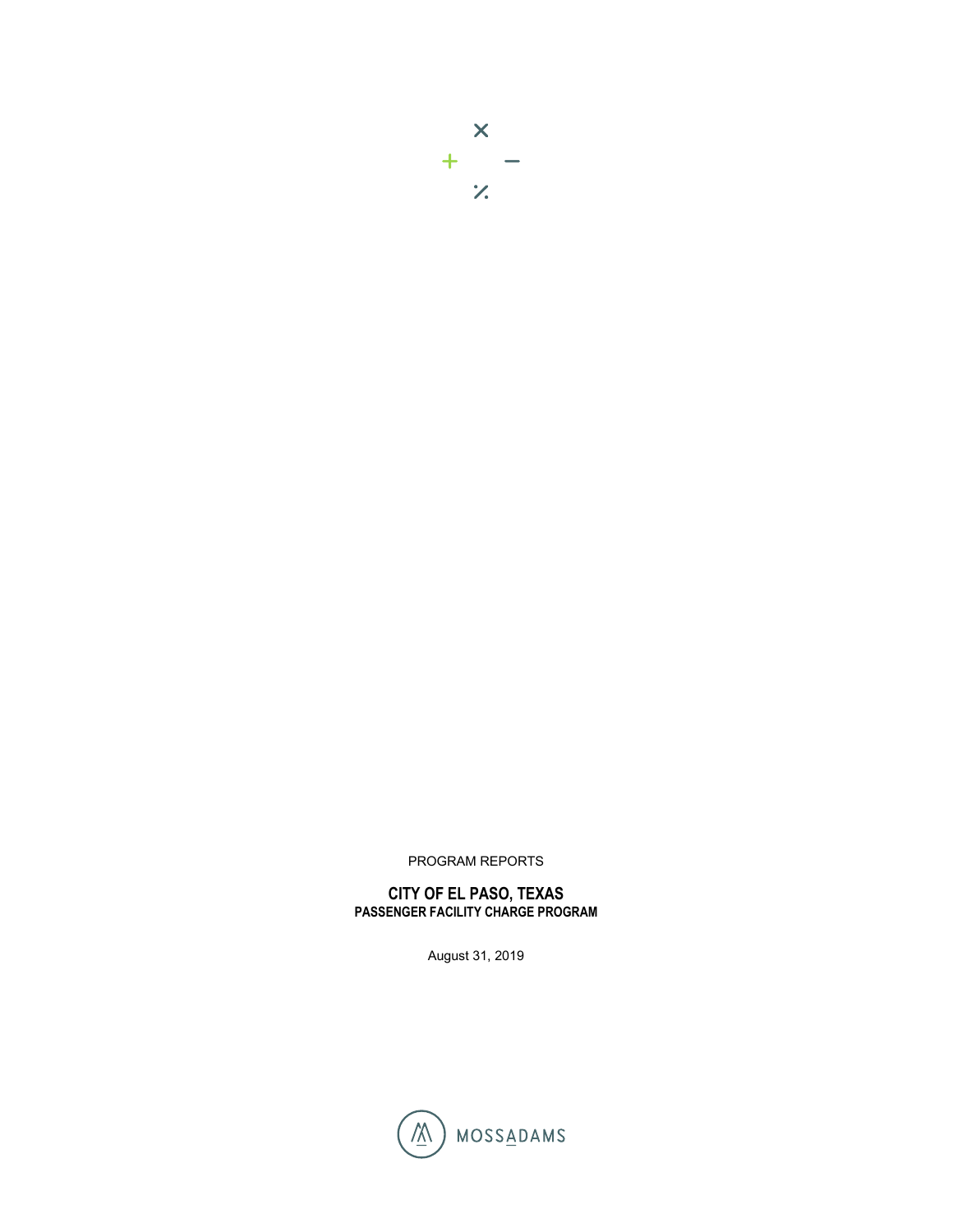# **Table of Contents**

|                                                                                                                                                                                                                                                                                                                              | <b>PAGE</b> |
|------------------------------------------------------------------------------------------------------------------------------------------------------------------------------------------------------------------------------------------------------------------------------------------------------------------------------|-------------|
| Report of Independent Auditors on Compliance with Requirements that Could<br>have a Direct and Material Effect on the Passenger Facility Charge Program,<br>Report on Internal Control over Compliance in Accordance with The Passenger<br><b>Facility Charge Program Audit Guide for Public Agencies, and Report on the</b> |             |
| <b>Schedule of Passenger Facility Charges Revenues and Expenditures</b>                                                                                                                                                                                                                                                      | $1 - 3$     |
| <b>Schedule of Passenger Facility Charges Revenues and Expenditures</b>                                                                                                                                                                                                                                                      | 4           |
| Notes to the Schedule of Passenger Facility Charges Revenues and                                                                                                                                                                                                                                                             |             |
| <b>Expenditures</b>                                                                                                                                                                                                                                                                                                          | 5           |
| <b>Schedule of Findings and Questioned Costs</b>                                                                                                                                                                                                                                                                             | 6           |
| <b>Summary Schedule of Prior Year Findings</b>                                                                                                                                                                                                                                                                               | 7           |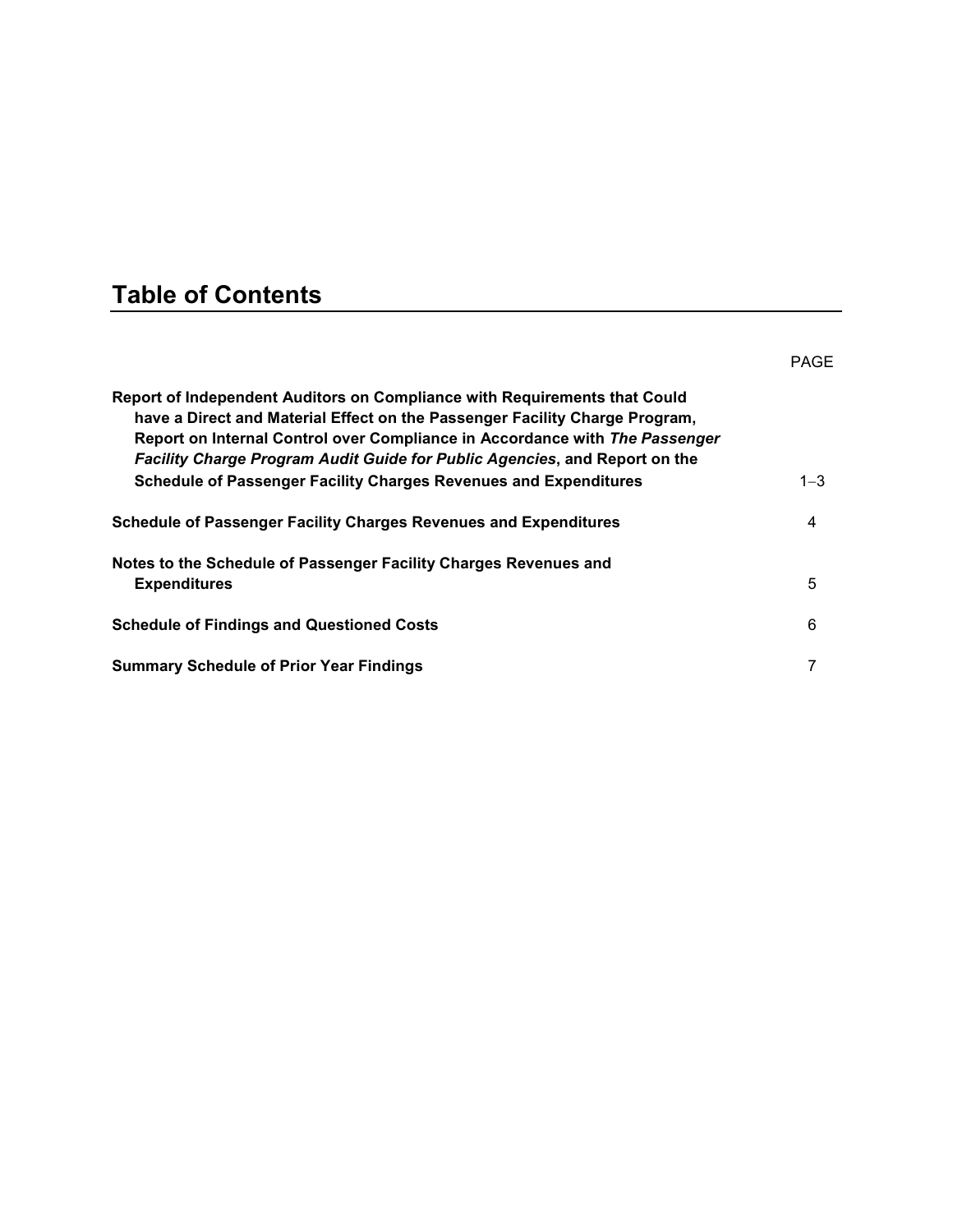

**Report of Independent Auditors on Compliance with Requirements that Could Have a Direct and Material Effect on the Passenger Facility Charge Program, Report on Internal Control Over Compliance in Accordance with the** *Passenger Facility Charge Program Audit Guide for Public Agencies***, and Report on the Schedule of Passenger Facility Charges Revenues and Expenditures**

The Member of the City Council and Honorable Mayor City of El Paso, Texas

#### **Report on Compliance for the Passenger Facility Charge Program**

We have audited the compliance of the City of El Paso, Texas (the City) with the types of compliance requirements described in the *Passenger Facility Charge Audit Guide for Public Agencies*, issued by the Federal Aviation Administration (the Guide), that could have a direct and material effect on its Passenger Facility Charge (PFC) program for the year ended August 31, 2019.

#### *Management's Responsibility*

Management is responsible for compliance with the requirements of federal statutes, regulations, and the terms and conditions contracts applicable to the PFC program.

#### *Auditor's Responsibility*

Our responsibility is to express an opinion on the compliance for the PFC program based on our audit of the types of compliance requirements referred to above. We conducted our audit of compliance in accordance with auditing standards generally accepted in the United States of America; the standards applicable to financial audits contained in *Government Auditing Standards*, issued by the Comptroller General of the United States; and the Guide. Those standards and the Guide require that we plan and perform the audit to obtain reasonable assurance about whether noncompliance with the types of compliance requirements referred to above that could have a direct and material effect on the PFC program occurred. An audit includes examining, on a test basis, evidence about the City's compliance with those requirements and performing such other procedures as we considered necessary in the circumstances.

We believe that our audit provides a reasonable basis for our opinion on compliance for the PFC program. However, our audit does not provide a legal determination of the City's compliance.

#### *Opinion on the Passenger Facility Charge Program*

In our opinion, the City complied, in all material respects, with the types of compliance requirements referred to above that could have a direct and material effect on the passenger facility charge program for the year ended August 31, 2019.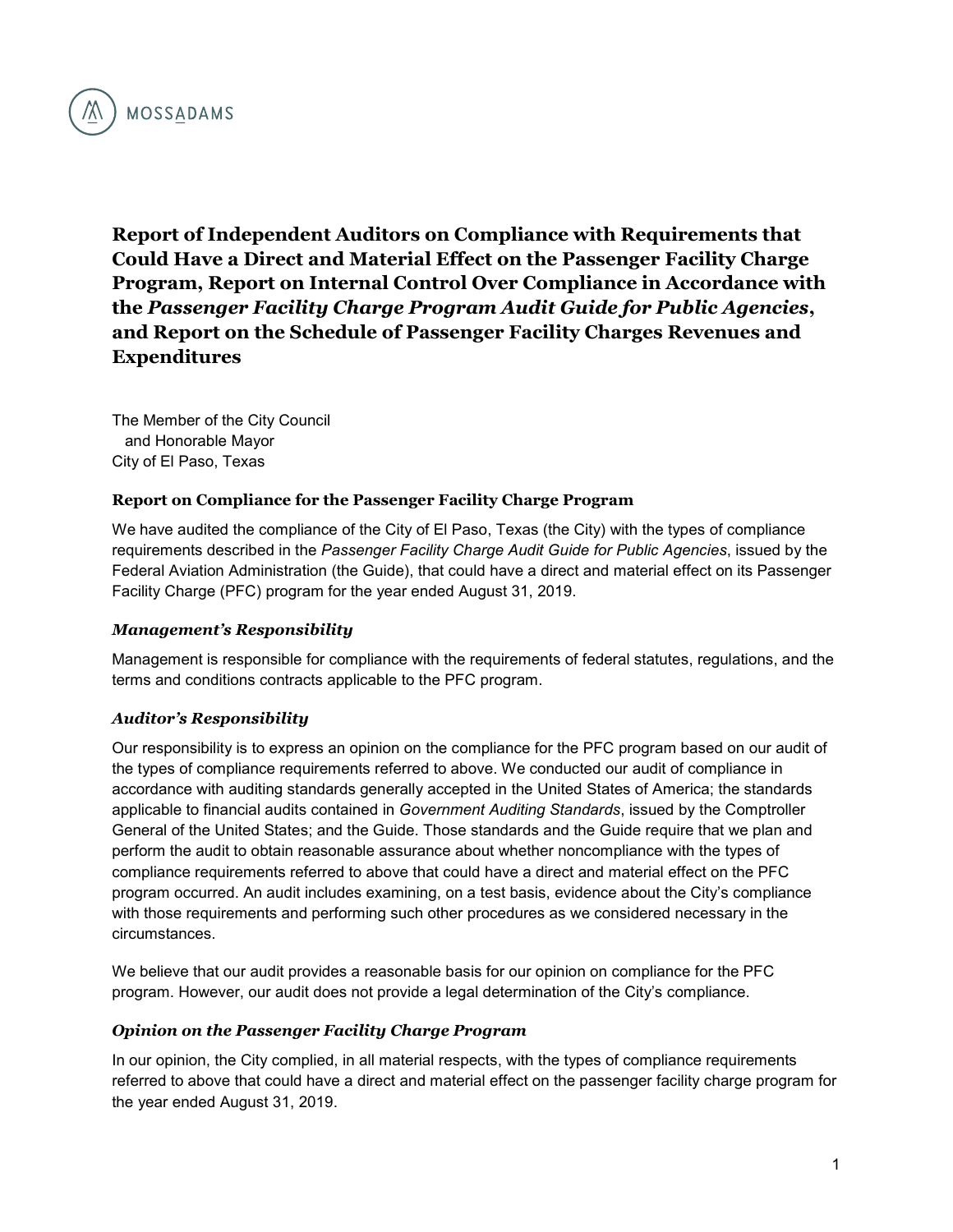### **Report on Internal Control Over Compliance**

Management of the City is responsible for establishing and maintaining effective internal control over compliance with the requirements referred to above. In planning and performing our audit of compliance, we considered the City's internal control over compliance with the types of requirements that could have a direct and material effect on the PFC program to determine the auditing procedures that are appropriate in the circumstances for the purpose of expressing an opinion on compliance and to test and report on internal control over compliance in accordance with the Guide, but not for the purpose of expressing an opinion on the effectiveness of internal control over compliance. Accordingly, we do not express an opinion on the effectiveness of the City's internal control over compliance.

A *deficiency in internal control over compliance* exists when the design or operation of a control over compliance does not allow management or employees, in the normal course of performing their assigned functions, to prevent, or detect and correct, noncompliance with a type of compliance requirement of the passenger facility charge program on a timely basis. A *material weakness in internal control over compliance* is a deficiency, or a combination of deficiencies, in internal control over compliance such that there is a reasonable possibility that material noncompliance with a type of compliance requirement of the passenger facility charge program will not be prevented, or detected and corrected, on a timely basis. A significant deficiency in internal control over compliance is a deficiency, or a combination of deficiencies, in internal control over compliance with a type of compliance requirement of a federal program that is less severe than a material weakness in internal control over compliance, yet important enough to merit attention by those charged with governance.

Our consideration of internal control over compliance was for the limited purpose described in the first paragraph of this section and was not designed to identify all deficiencies in internal control over compliance that might be material weaknesses or significant deficiencies and, therefore, material weaknesses or significant deficiencies may exist that were not identified.

The purpose of this report on internal control over compliance is solely to describe the scope of our testing of internal control over compliance and the results of that testing based on the requirements of the Guide. Accordingly, this report is not suitable for any other purpose.

### **Report on Schedule of Passenger Facility Charges Revenues and Expenditures**

We have audited the financial statements of the governmental activities, the business-type activities, the aggregate discretely presented component units, each major fund, and the aggregate remaining fund information of the City of El Paso, Texas, as of and for the year ended August 31, 2019, and the related notes to the financial statements, which collectively comprise the City's basic financial statements. We issued our report thereon dated February 27, 2020 which contained unmodified opinions on those financial statements and included an emphasis of matter paragraph regarding adoption of certain accounting standards.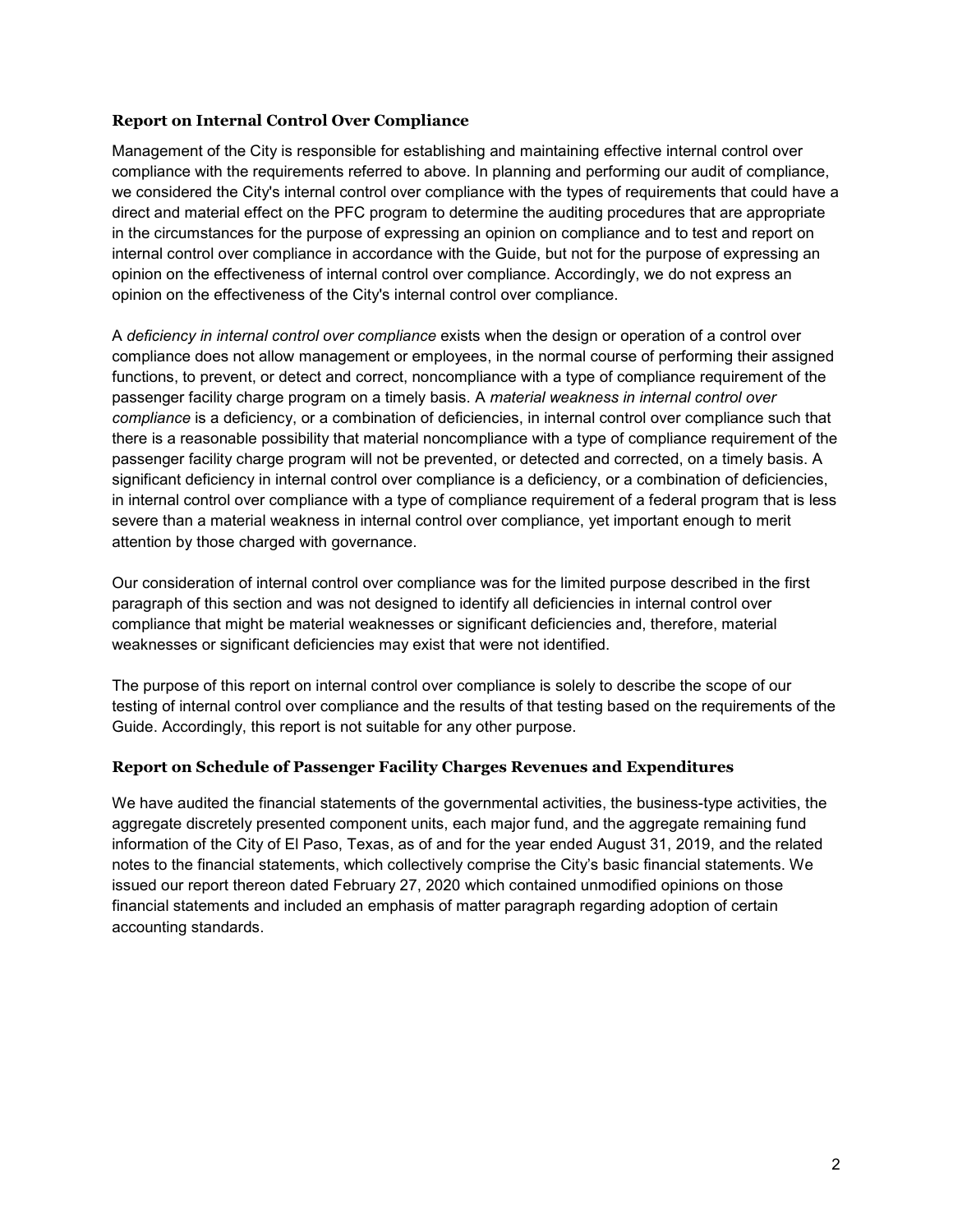Our audit was conducted for the purpose of forming opinions on the financial statements that collectively comprise the City's basic financial statements. The accompanying schedules of expenditures of passenger facility charge revenues and expenditures are presented for purposes of additional analysis as required by the Guide and are not a required part of the basic financial statements. Such information is the responsibility of management and was derived from and relates directly to the underlying accounting and other records used to prepare the financial statements. The information has been subjected to the auditing procedures applied in the audits of the basic financial statements and certain other procedures, including comparing and reconciling such information directly to the underlying accounting and other records used to prepare the financial statements or to the financial statements themselves, and other additional procedures in accordance with auditing standards generally accepted in the United States of America. In our opinion, the schedule of passenger facility charges revenues and expenditures is fairly stated in all material respects in relation to the financial statements as a whole.

Mess adams LLP

Albuquerque, New Mexico April 1, 2020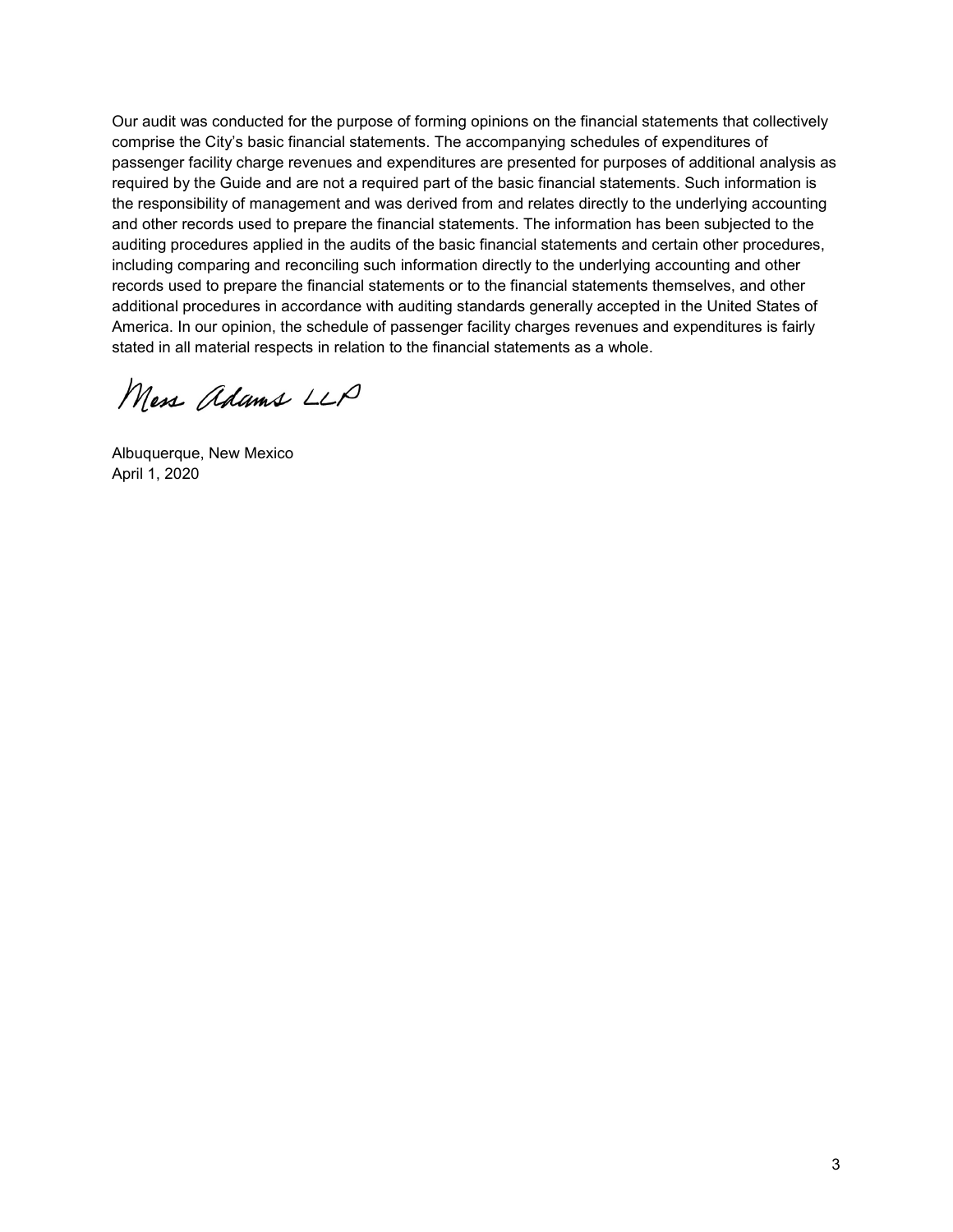### **City of El Paso, Texas El Paso International Airport Schedule of Passenger Facility Charges Revenues and Expenditures Year Ended August 31, 2019**

|                                                                                          | FY 2018<br>Program Total | Quarter 1<br>September-<br>November | Quarter 2<br>December-<br>February               | Quarter 3<br>March-May   | Quarter 4<br>June-August | FY 2019<br>Total              | FY 2019<br>Program Total |
|------------------------------------------------------------------------------------------|--------------------------|-------------------------------------|--------------------------------------------------|--------------------------|--------------------------|-------------------------------|--------------------------|
| Revenues<br>Collections                                                                  | $$103,435,532$ \$        | 1,348,878                           | 1,493,194<br>\$                                  | \$1,789,174              | 1,862,539<br>\$          | \$6,493,785                   | \$<br>109,929,317        |
| Interest<br><b>Total Revenues</b>                                                        | 3,259,260<br>106,694,792 | 8,639<br>1,357,517                  | 45,514<br>1,538,708                              | 53,509<br>1,842,683      | 59,721<br>1,922,260      | 167,383<br>6,661,168          | 3,426,643<br>113,355,960 |
|                                                                                          |                          |                                     |                                                  |                          |                          |                               |                          |
| <b>Expenditures</b><br>Application 96-01                                                 |                          |                                     |                                                  |                          |                          |                               |                          |
| Proj. 1 - Terminal Renovation                                                            | 31,462,086               |                                     |                                                  |                          |                          |                               | 31,462,086               |
| Proj. 2 - Reconstruct Runway 4/22<br>Proj. 3 - Terminal Ramp Reconstruction              | 630,036<br>1,629,000     |                                     |                                                  |                          |                          |                               | 630,036<br>1,629,000     |
| Proj. 4 - Airfield Pavement Evaluation Study                                             | 468,081                  |                                     |                                                  |                          |                          |                               | 468,081                  |
| <b>Total Application 96-01</b>                                                           | 34,189,203               | $\sim$                              | $\omega$                                         | $\overline{a}$           | $\overline{a}$           | $\omega$                      | 34,189,203               |
| Application 00-02                                                                        |                          |                                     |                                                  |                          |                          |                               |                          |
| Construction Runway 4/22 Extension                                                       | 2,310,723                |                                     |                                                  |                          |                          |                               | 2,310,723                |
| Application 06-03                                                                        |                          |                                     |                                                  |                          |                          |                               |                          |
| Proj. 6 - Reconstruct Runway 8R/26L                                                      | 7,210,895                |                                     |                                                  |                          |                          |                               | 7,210,895                |
| Proj. 7 - Construct Security Checkpoint<br>Proj. 8 - Administrative Costs                | 2,360,200                |                                     |                                                  |                          |                          | ä,                            | 2,360,200                |
| Total Application 06-03                                                                  | 23,000<br>9,594,095      | ÷,                                  | ä,                                               |                          |                          | $\bar{\phantom{a}}$           | 23,000<br>9,594,095      |
| Application 08-04                                                                        |                          |                                     |                                                  |                          |                          |                               |                          |
| Proj. 9 - Extend Runway 8R/26L                                                           | 6,314,580                |                                     |                                                  |                          |                          |                               | 6,314,580                |
| Proj.10 - Pavement Management Update                                                     | 415,813                  |                                     |                                                  |                          |                          |                               | 415,813                  |
| Proj.11 - Modify Terminal/Baggage Makeup<br>Proj.12 - Reconstruct Taxiways H, J and K    | 877,679<br>992,967       |                                     |                                                  |                          |                          | $\ddot{\phantom{1}}$          | 877,679<br>992,967       |
| Proj.13 - Administrative Costs                                                           | 20,993                   |                                     |                                                  |                          |                          | $\ddot{\phantom{1}}$          | 20,993                   |
| Total Application 08-04                                                                  | 8,622,032                | ä,                                  | ä,                                               |                          |                          | ä,                            | 8,622,032                |
| Application 09-05                                                                        |                          |                                     |                                                  |                          |                          |                               |                          |
| Proj.14 - Design/Reconstruct Taxiway                                                     | 13,575,722               |                                     |                                                  |                          |                          |                               | 13,575,722               |
| Proj.15 - Reconstruct Taxiway Radius<br>Total Application 09-05                          | 5,200,000<br>18,775,722  |                                     | $\ddot{\phantom{1}}$<br>$\overline{\phantom{a}}$ | $\ddot{\phantom{1}}$     | ä,                       | $\ddot{\phantom{1}}$          | 5,200,000<br>18,775,722  |
| Application 13-06                                                                        |                          |                                     |                                                  |                          |                          |                               |                          |
| Proj. 16 - Baggage Claim Units                                                           | 2,824,180                |                                     |                                                  |                          |                          |                               | 2,824,180                |
| Proj. 17 - Baggage Makeup Area                                                           |                          |                                     |                                                  |                          |                          |                               |                          |
| Proj. 18 - Passenger Loading Bridges                                                     | 12,045,967               |                                     |                                                  |                          |                          |                               | 12,045,967               |
| Proj. 19 - Airport Access Control System<br>Proj. 20 - Central Plant Upgrade             | 754,630<br>1,860,900     |                                     |                                                  |                          |                          | ÷.                            | 754,630<br>1,860,900     |
| Proj. 21 - Administrative Cost                                                           | 29,648                   |                                     |                                                  |                          |                          |                               | 29,648                   |
| Total Application 13-06                                                                  | 17,515,325               | $\sim$                              | ä,                                               |                          | ä,                       | $\omega$                      | 17,515,325               |
| Application 16-07                                                                        |                          |                                     |                                                  |                          |                          |                               |                          |
| Proj. 21 - Runway 4-22 Reconstruction                                                    | 1,527,790                | 21,447                              | 32,800                                           | 99,403                   | 18,561                   | 172,211                       | 1,700,001                |
| Proj. 22 - Phase II-Reconst Taxiway Radius<br>Proj. 23 - Master Plan Update              | 1,829,839<br>1,785,884   | 64,116                              |                                                  |                          |                          | 64,116                        | 1,829,839<br>1,850,000   |
| Proj. 24 - Replace Escalators                                                            | 167,957                  | 285,527                             |                                                  | 30,789                   | 74,914                   | 391,230                       | 559,187                  |
| Proj. 25 - Concourse A Expansion                                                         | 2,162,128                |                                     |                                                  |                          |                          |                               | 2,162,128                |
| Proj. 26 - Concourse A Renovation                                                        | 328,848                  |                                     |                                                  |                          |                          |                               | 328,848                  |
| Proj. 27 - Passenger Loading Bridge - B9<br>Proj. 28 - Terminal Drive Crosswalks         | 520,507<br>600,000       |                                     |                                                  |                          |                          |                               | 520,507<br>600,000       |
| Proj. 29 - Administrative Costs                                                          | 52,917                   |                                     |                                                  |                          |                          |                               | 52,917                   |
| <b>Total Application 16-07</b>                                                           | 8,975,870                | 371,090                             | 32,800                                           | 130,192                  | 93,475                   | 627,557                       | 9,603,427                |
| Application 17-08                                                                        |                          |                                     |                                                  |                          |                          |                               |                          |
| Proj. 30 - Runway 4-22 Reconstruction and<br>Taxiway Tie-Ins (A, D, F, G, H, M, N, Q, R) |                          |                                     |                                                  |                          |                          |                               |                          |
| Proj. 31 - Checked Baggage Inspection Sys                                                |                          |                                     | 315,610<br>219,052                               |                          | 1,784,957<br>1,238,865   | 2,100,567<br>1,457,917        | 2,100,567<br>1,457,917   |
| Proj. 32 - Passenger Notification System                                                 |                          |                                     | 33,191                                           |                          | 187,715                  | 220,906                       | 220,906                  |
| Proj. 33 - ARFF Station Renovation                                                       |                          |                                     | 22,440                                           |                          | 126,910                  | 149,350                       | 149,350                  |
| Proj. 34 - PFC Administrative Costs<br><b>Total Application 17-08</b>                    |                          | ÷,                                  | 3,745<br>594,038                                 | $\overline{\phantom{a}}$ | 21,177<br>3,359,624      | 24,922<br>3,953,662           | 24,922<br>3,953,662      |
|                                                                                          |                          |                                     |                                                  |                          |                          |                               |                          |
| <b>Total Expenditures</b>                                                                | 99,982,970               | 371,090                             | 626,838                                          | 130,192                  | 3,453,099                | 4,581,219                     | 104,564,189              |
| <b>Net PFC Revenue</b>                                                                   | 6,711,822 \$<br>\$       | 986,427 \$                          |                                                  | 911,870 \$ 1,712,491 \$  |                          | $(1,530,839)$ \$ 2,079,949 \$ | 8,791,771                |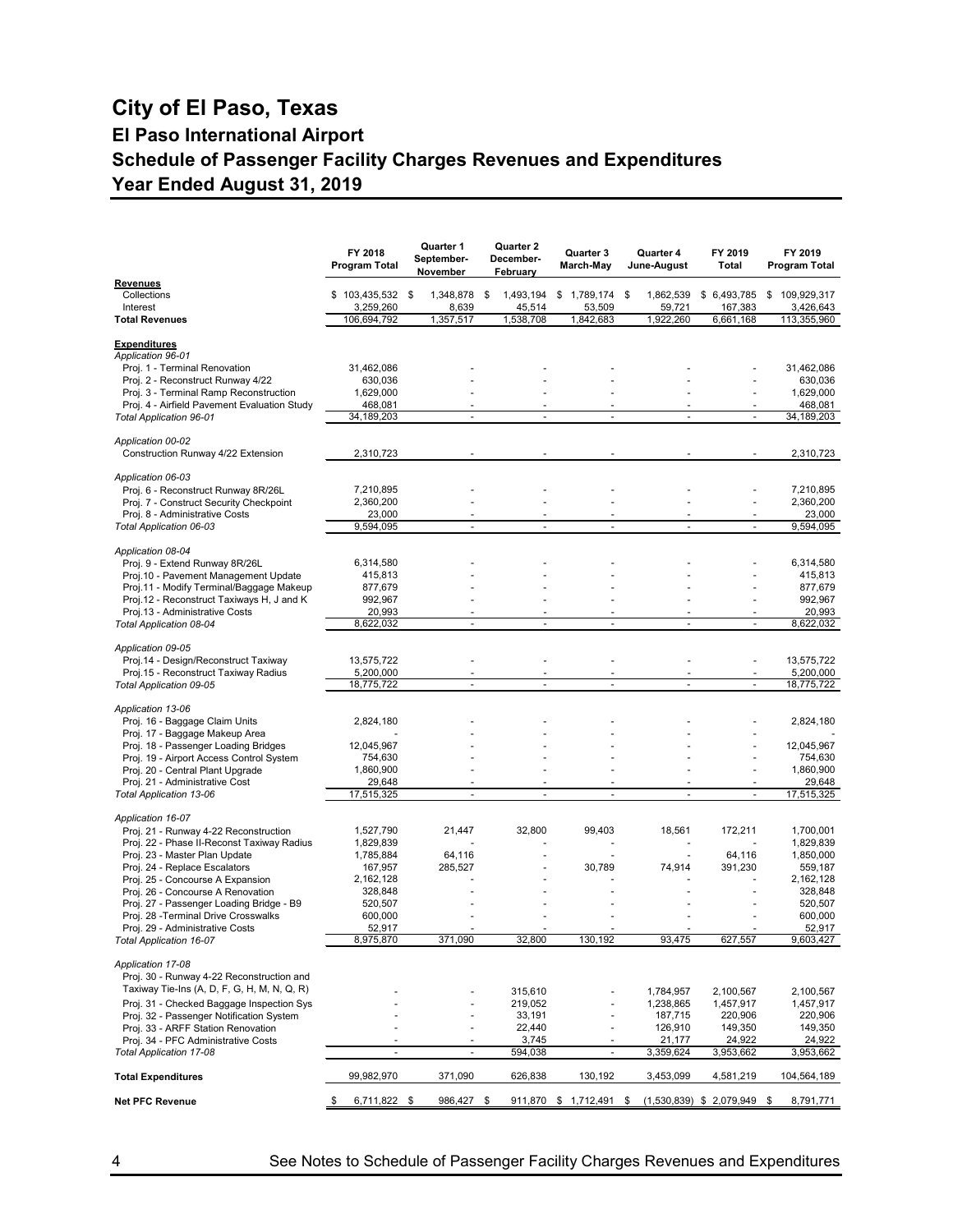### **City of El Paso, Texas El Paso International Airport Notes to Schedule of Passenger Facility Charges Revenues and Expenditures Year Ended August 31, 2019**

### **Note 1** − **General**

The Aviation Safety and Capacity Expansion Act of 1990 (Public Law 101-508, Title II, Subtitle B) authorized the imposition of local Passenger Facility Charges (PFC) and use of resulting PFC revenues for Federal Aviation Administration (FAA) approved projects meeting at least one of the following criteria: (1) preserve or enhance safety, security, or capacity of the national air transportation system; (2) reduce noise or mitigate noise impacts resulting from an airport; or (3) furnish opportunities for enhanced competition between or among carriers. In May 2010, the FAA approved a \$4.50 PFC collection at the El Paso International Airport.

### **Note 2** − **Accounting Policies**

The accompanying Schedule of Passenger Facility Charge Revenues and Expenditures presents the revenues received from passenger facility charges, interest earned thereon, and the expenditures incurred on approved projects. Revenues received and expended on approved projects in this accompanying schedule agree to the passenger facility charge quarterly status reports submitted by the Airport to the FAA, net of minor adjustments.

PFC charges collected represent cash collected through the end of the quarter as reported to the FAA in accordance with 14 CFR Part 158. The Schedule of Passenger Facility Charge Revenues and Expenditures is prepared using the cash basis of accounting.

PFC expenditures are for debt service paid on approved projects and represent only a portion of the debt service as the related debt service requirements exceed the PFC charges collected. PFC expenditures also include pay-as-you-go expenditures paid on approved projects.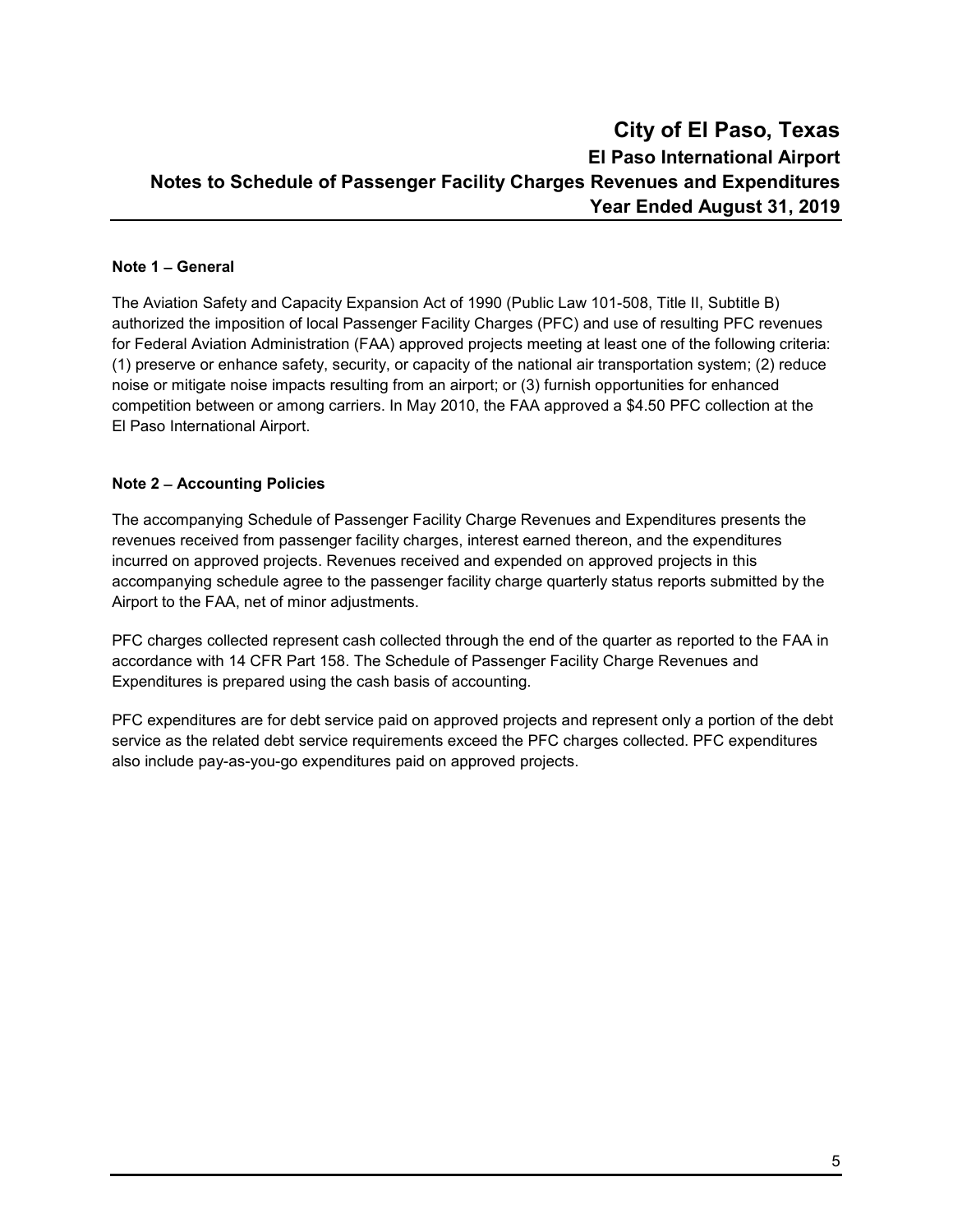## **City of El Paso, Texas El Paso International Airport Schedule of Findings and Questioned Costs Year Ended August 31, 2019**

### **Section I—Summary of Auditor's Results**

### *Financial Statements*

| Type of report the auditor issued on whether the financial<br>Statements audited were prepared in accordance with GAAP:                                                                 | <b>Unmodified</b>                                                   |  |  |  |
|-----------------------------------------------------------------------------------------------------------------------------------------------------------------------------------------|---------------------------------------------------------------------|--|--|--|
| Internal control over financial reporting:<br>• Material weakness(es) identified?<br>· Significant deficiency(ies) identified?<br>Noncompliance material to financial statements noted? | Yes<br>X No<br>$Yes$ $X$ None Reported<br>$\mathsf{X}$<br>Yes<br>No |  |  |  |
| <b>Federal Awards</b>                                                                                                                                                                   |                                                                     |  |  |  |
| Internal control over Passenger Facility Charge Program:<br>• Material weakness(es) identified?<br>· Significant deficiency(ies) identified?                                            | Yes $X_{-}$<br>No<br>Yes $X$ None Reported                          |  |  |  |
| Type of auditor's report issued on compliance for the<br>Passenger Facility Charge Program:                                                                                             | <b>Unmodified</b>                                                   |  |  |  |
| Any audit findings disclosed that are required to be reported<br>in accordance with the Guide?                                                                                          | Yes<br>X No                                                         |  |  |  |
| <b>Section II-Financial Statement Findings</b>                                                                                                                                          | None reported                                                       |  |  |  |
| Section III-Federal Award Findings and Questioned Costs<br>None reported                                                                                                                |                                                                     |  |  |  |